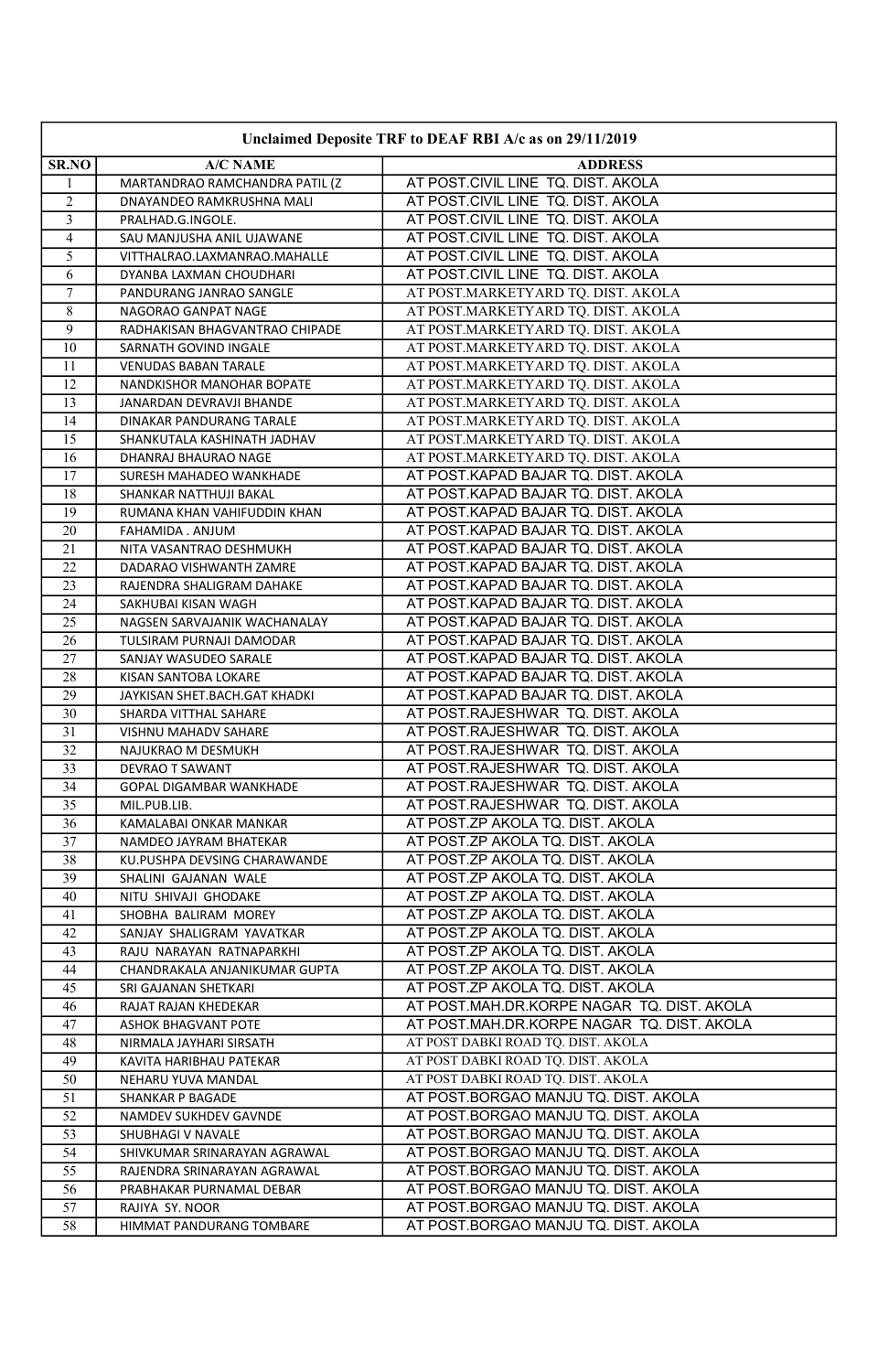| 59  | RAMESH K KALE                  | AT POST.PALSO BADHE TQ. DIST. AKOLA            |
|-----|--------------------------------|------------------------------------------------|
| 60  | SOPAN PANDURANG DANGE          | AT POST.PALSO BADHE TQ. DIST. AKOLA            |
| 61  | <b>VIJAY B GAWANDE</b>         | AT POST.PALSO BADHE TQ. DIST. AKOLA            |
| 62  | P T KHARCHE                    | AT POST.PALSO BADHE TQ. DIST. AKOLA            |
| 63  | PANJAB KISAN BHADE             | AT POST.PALSO BADHE TQ. DIST. AKOLA            |
| 64  | VITHAL INDRAJI SOLNKE          | AT POST.MHAISANG TQ. DIST. AKOLA               |
| 65  | JAYVANTABAI KHUSHAL SOLNKE     | AT POST.MHAISANG TQ. DIST. AKOLA               |
| 66  | ANSU NABHAJI JOHRI             | AT POST.MHAISANG TQ. DIST. AKOLA               |
| 67  | GOUKARNABAI UTTAM GAVANDE      | AT POST.MHAISANG TQ. DIST. AKOLA               |
| 68  | NAMADEV SONAJI EGALE           | AT POST.KANSHIVANI TQ. DIST. AKOLA             |
| 69  | KENDRA KANSHIVANI Z P SCH      | AT POST.KANSHIVANI TQ. DIST. AKOLA             |
| 70  | REKHABAI DIPAKRAO THORAT       | AT POST.CHIKHALGAON TO. DIST. AKOLA            |
| 71  | TULSHIRAM JANUJI NEMADE        | AT POST.DAHIHANDA TQ. DIST. AKOLA              |
| 72  | MEHANUBI A GANI                | AT POST.DAHIHANDA TQ. DIST. AKOLA              |
| 73  | JAHAGIRDAR HUSHEN AAMAD        | AT POST.DAHIHANDA TQ. DIST. AKOLA              |
| 74  | PANCHAFULA C WAKODE            | AT POST.DAHIHANDA TQ. DIST. AKOLA              |
| 75  | DEVIDAS RAMRAVJI GAYGOL        | AT POST.DAHIHANDA TQ. DIST. AKOLA              |
| 76  | MANDA K DESHMUKH               | AT POST.KURANKHED TQ. DIST. AKOLA              |
| 77  | ANNPURNA R UMBARKAR            | AT POST.KURANKHED TQ. DIST. AKOLA              |
| 78  | SUDARSHAN BGAT DUMAL           | AT POST.KURANKHED TQ. DIST. AKOLA              |
| 79  | NIYO M AKHARE DUDH UTPADAK     | AT POST.KURANKHED TQ. DIST. AKOLA              |
| 80  | GADGE MAHARAJ KRIDA & SHIK SOC | AT POST.KURANKHED TQ. DIST. AKOLA              |
| 81  | <b>GRAMIN PANI PUR SAMITI</b>  | AT POST.GOREGAON TQ. DIST. AKOLA               |
| 82  | ASHA WAKODE                    | AT POST.GOREGAON TQ. DIST. AKOLA               |
| 83  | PRASHANT BHIMARO KHANDARE      | AT POST.GOREGAON TQ. DIST. AKOLA               |
| 84  | KARUNA DHYANDIP MANDAL         | AT POST.GOREGAON TO. DIST. AKOLA               |
| 85  | <b>VINAYAKRAO METE SOC</b>     | AT POST.GOREGAON TQ. DIST. AKOLA               |
| 86  | SANT RAVIDAS SHIK SAN          | AT POST.UMARI TQ. DIST. AKOLA                  |
| 87  | NANDAKISHOR WAMANRAO DESHMUKH  | AT POST.RANPISENAGAR TQ. DIST. AKOLA           |
| 88  | RATNAMALA RAJENDRA GAWANDE     | AT POST.RANPISENAGAR TQ. DIST. AKOLA           |
| 89  | SATISH DAMODAR NARE            | AT POST.RANPISENAGAR TQ. DIST. AKOLA           |
| 90  | NIYOJIT NISARGA ISHSTATE FLAT  | AT POST.RANPISENAGAR TO. DIST. AKOLA           |
| 91  | VAISHNAWI SHETAKARI MAHILA B   | AT POST.AGAR TQ. DIST. AKOLA                   |
| 92  | MAGAS MAHILA VIKAS SOC         | AT POST.AGAR TQ. DIST. AKOLA                   |
| 93  | VISHVASHANTI BAH SAMAJ SEV SOC | AT POST.AGAR TQ. DIST. AKOLA                   |
| 94  | ASHOK SHANKARRAO PARKHI        | AT POST.RATANLAL PLOT TQ. DIST. AKOLA          |
| 95  | SHAGUFTTAAKAHTTAR AB.WAHIDKHAN | AT POST.RATANLAL PLOT TQ. DIST. AKOLA          |
| 96  | M.JESHURAJ                     | AT POST.RATANLAL PLOT TQ. DIST. AKOLA          |
| 97  | GANESH GULABRAO DESHMUKH       | AT POST.RATANLAL PLOT TQ. DIST. AKOLA          |
| 98  | AKANKSHA ANIRUDDHA RELKAR      | AT POST.RATANLAL PLOT TQ. DIST. AKOLA          |
| 99  | ANIKET ANIRUDDHA RELKAR        | AT POST.RATANLAL PLOT TQ. DIST. AKOLA          |
| 100 | TUSHIRAM SAKHARAM YALAWANKAR   | AT POST.BARSHITAKLI TQ.BARSHITAKLI DIST. AKOLA |
| 101 | S KARIM S HASAN                | AT POST.BARSHITAKLI TQ.BARSHITAKLI DIST. AKOLA |
| 102 | HAKIMABI M. ASHTAF             | AT POST.BARSHITAKLI TQ.BARSHITAKLI DIST. AKOLA |
| 103 | A GAFAR A NABEE                | AT POST.BARSHITAKLI TQ.BARSHITAKLI DIST. AKOLA |
| 104 | BHIMRAO DHONDUJI BHADE         | AT POST.BARSHITAKLI TQ.BARSHITAKLI DIST. AKOLA |
| 105 | GANESH RANGLAL CHAVAN          | AT POST.BARSHITAKLI TQ.BARSHITAKLI DIST. AKOLA |
| 106 | HINA PARVIN YOUNIS KHA         | AT POST.BARSHITAKLI TQ.BARSHITAKLI DIST. AKOLA |
| 107 | MANISHA PRABHAKAR PANDHARE     | AT POST.BARSHITAKLI TQ.BARSHITAKLI DIST. AKOLA |
| 108 | SHANKAR VITTHAL MARASKOLHE     | AT POST.BARSHITAKLI TQ.BARSHITAKLI DIST. AKOLA |
| 109 | SUBHASH VILASRAO KEDAR         | AT POST.BARSHITAKLI TQ.BARSHITAKLI DIST. AKOLA |
| 110 | DADARAO SANKAR KAKAD           | AT POST.BARSHITAKLI TQ.BARSHITAKLI DIST. AKOLA |
| 111 | JAKRABE SY NASIR               | AT POST.BARSHITAKLI TQ.BARSHITAKLI DIST. AKOLA |
| 112 | MORESHWARSW.SAH.BA.GAT         | AT POST.BARSHITAKLI TQ.BARSHITAKLI DIST. AKOLA |
| 113 | <b>D B DHOLE</b>               | AT POST.PINJAR TQ.BARSHITAKLI DIST. AKOLA      |
| 114 | PANCHFULA N TAYADE             | AT POST.PINJAR TQ.BARSHITAKLI DIST. AKOLA      |
| 115 | <b>REKHA S MOHITE</b>          | AT POST.PINJAR TQ.BARSHITAKLI DIST. AKOLA      |
| 116 | RUKHAMANI P SONULE             | AT POST.PINJAR TQ.BARSHITAKLI DIST. AKOLA      |
| 117 | S SADIK S NATVAR               | AT POST.MAHAN TQ.BARSHITAKLI DIST. AKOLA       |
| 118 | RAMESH V SHEVALKAR             | AT POST.MAHAN TQ.BARSHITAKLI DIST. AKOLA       |
| 119 |                                | AT POST.MAHAN TQ.BARSHITAKLI DIST. AKOLA       |
|     | ANUSAYA SADHUJI BHAGAT         |                                                |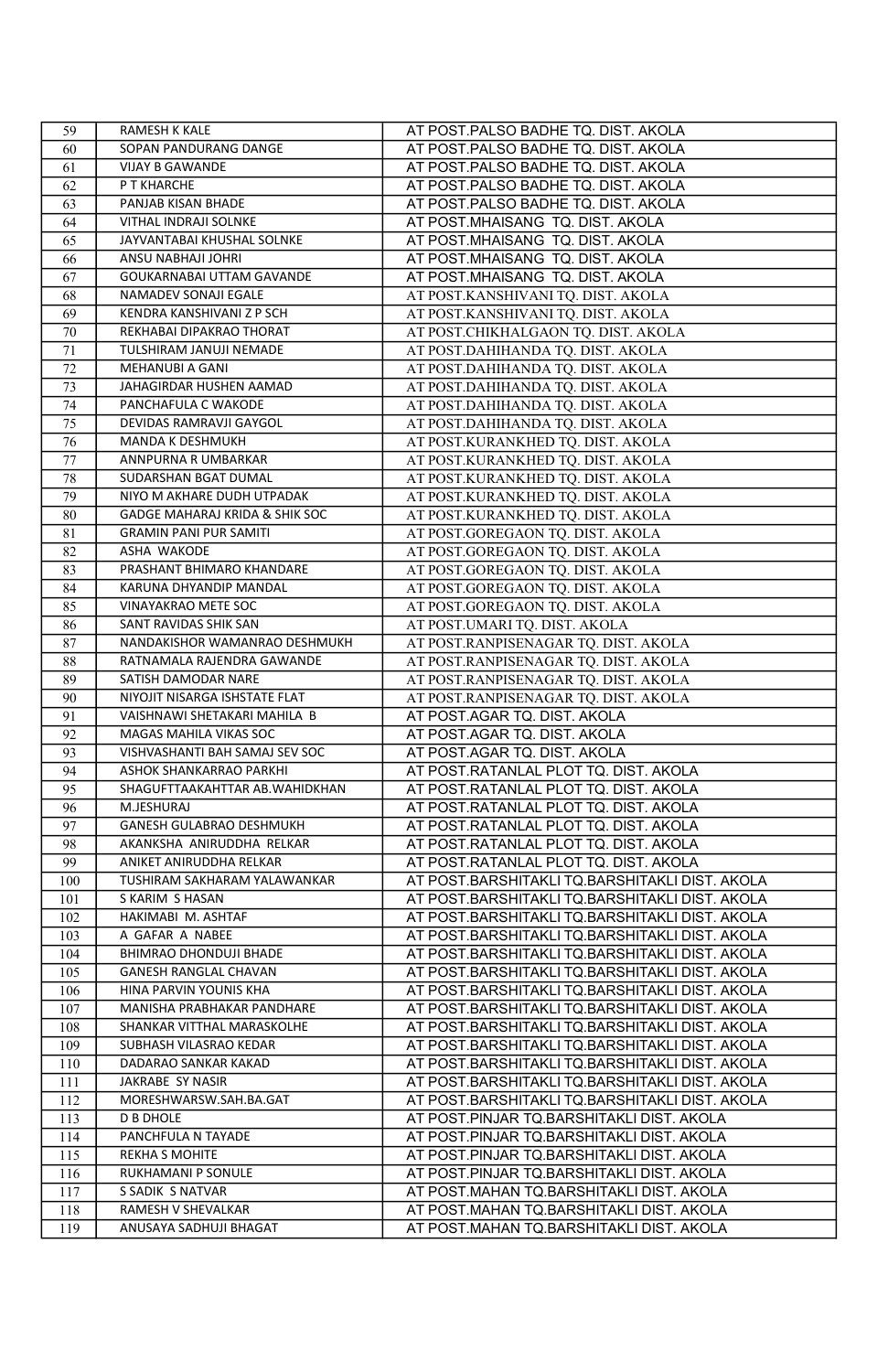| 120 | BHIMRAO NIMBAJI KHARAT            | AT POST.MAHAN TQ.BARSHITAKLI DIST. AKOLA          |
|-----|-----------------------------------|---------------------------------------------------|
| 121 | EKATA VILE S MAHAN                | AT POST.MAHAN TQ.BARSHITAKLI DIST. AKOLA          |
| 122 | ADHARSYA DUDH UTPA.S S TEMBHI     | AT POST.MAHAN TQ.BARSHITAKLI DIST. AKOLA          |
| 123 | <b>KANTIBAI B GAWAI</b>           | AT POST.KANEHARI SARAP TQ.BARSHITAKLI DIST. AKOLA |
| 124 | BALIRAJA SHETKARI SHG             | AT POST.KANEHARI SARAP TQ.BARSHITAKLI DIST. AKOLA |
| 125 | KUSHRNARAO BABARAO WANKHADE       | AT POST.AKOT MAIN TQ.AKOT DIST. AKOLA             |
| 126 | PARLHAD SUKRAM KALE               | AT POST.AKOT MAIN TQ.AKOT DIST. AKOLA             |
| 127 | MADHAV NARAYNA ANASANE            | AT POST.AKOT MAIN TQ.AKOT DIST. AKOLA             |
| 128 | GAJANAN TULESERAM NEBOKAR         | AT POST.AKOT MAIN TQ.AKOT DIST. AKOLA             |
| 129 | <b>GUNVATABAI MAHADEV CHIKATE</b> | AT POST.AKOT MAIN TQ.AKOT DIST. AKOLA             |
| 130 | PURUSOTTAM PADURANG LAHORE        | AT POST.AKOT MAIN TQ.AKOT DIST. AKOLA             |
| 131 | SUDHAKAR GULABRAO PAVAR           | AT POST.AKOT MAIN TQ.AKOT DIST. AKOLA             |
| 132 | NAMDEO SETARMA THAKRE             | AT POST.AKOT MAIN TQ.AKOT DIST. AKOLA             |
| 133 | PRAMILA RAMBHAU KARALE            | AT POST.AKOT MAIN TQ.AKOT DIST. AKOLA             |
| 134 | SHILPA DNYANESHWAR HADOLE         | AT POST.AKOT MAIN TQ.AKOT DIST. AKOLA             |
| 135 | RAVINDR KISANRAO INGLE            | AT POST.AKOT MAIN TQ.AKOT DIST. AKOLA             |
| 136 | SAKHI.GAON.VIKAS.SAMITE           | AT POST.AKOT MAIN TQ.AKOT DIST. AKOLA             |
| 137 | <b>ASHOK V KHAJONE</b>            | AT POST.AKOT CITY TQ.AKOT DIST. AKOLA             |
| 138 | SHYAMSUNDHAR ATTMARAM BALE        | AT POST.AKOT CITY TQ.AKOT DIST. AKOLA             |
| 139 | MANOHAR MUKAND DONGARE            | AT POST.AKOT CITY TQ.AKOT DIST. AKOLA             |
| 140 | SUNANDA SHARAD YEYTKAR            | AT POST.AKOT NARSINGH MANDIR TQ.AKOT DIST. AKOLA  |
| 141 | <b>BEBITAI R SAPKAL</b>           | AT POST.AKOT NARSINGH MANDIR TQ.AKOT DIST. AKOLA  |
| 142 | RUGAN KALYANSAMITI SAVRAP         | AT POST.SAVARA TQ.AKOT DIST. AKOLA                |
| 143 | SHYAMRAO T TIWANE                 | AT POST.CHOHHATA BAZAR TQ.AKOT DIST. AKOLA        |
| 144 | ANNPURNA JA.M. LONKAR             | AT POST.CHOHHATA BAZAR TQ.AKOT DIST. AKOLA        |
| 145 | MOTIRAM NAMDEO AANJURKAR          | AT POST.CHOHHATA BAZAR TQ.AKOT DIST. AKOLA        |
| 146 | SHANKAR S. NALE                   | AT POST.CHOHHATA BAZAR TQ.AKOT DIST. AKOLA        |
| 147 | PRABHAKAR NARAYAN GAWNDE          | AT POST.CHOHHATA BAZAR TQ.AKOT DIST. AKOLA        |
| 148 | AMOL RAMKISAN RATHI               | AT POST.CHOHHATA BAZAR TQ.AKOT DIST. AKOLA        |
| 149 | RUKHAMA ANIL GHAWAT               | AT POST.CHOHHATA BAZAR TQ.AKOT DIST. AKOLA        |
| 150 | RAVI O RAMAGADE                   | AT POST.KUTASA TQ.AKOT DIST. AKOLA                |
| 151 | NITIN KALE                        | AT POST.KUTASA TQ.AKOT DIST. AKOLA                |
| 152 | RAMKAVAR P VARMA                  | AT POST.KUTASA TO.AKOT DIST. AKOLA                |
| 153 | <b>MAROTI K SITRE</b>             | AT POST.KUTASA TQ.AKOT DIST. AKOLA                |
| 154 | ANURADHA ASHOK KASALE             | AT POST.KUTASA TQ.AKOT DIST. AKOLA                |
| 155 | DHANRAJ P DHOKE                   | AT POST.KUTASA TQ.AKOT DIST. AKOLA                |
| 156 | P S VARMA                         | AT POST.KUTASA TQ.AKOT DIST. AKOLA                |
| 157 | SACHIN R PAGRUT                   | AT POST.KUTASA TQ.AKOT DIST. AKOLA                |
| 158 | DEVANAND P VARMA                  | AT POST.KUTASA TQ.AKOT DIST. AKOLA                |
| 159 | <b>SUDAKAR S KAPSE</b>            | AT POST.KUTASA TQ.AKOT DIST. AKOLA                |
| 160 | SNEHLATA DADARAO DESHMUKH         | AT POST.KUTASA TQ.AKOT DIST. AKOLA                |
| 161 | DEVANAND P VARMA                  | AT POST.KUTASA TQ.AKOT DIST. AKOLA                |
| 162 | ABHAY VIRENDRA DESHAMUKH          | AT POST.KUTASA TQ.AKOT DIST. AKOLA                |
| 163 | NIKHIL SARANGDHAR TAROLE          | AT POST.KUTASA TQ.AKOT DIST. AKOLA                |
| 164 | NILESH SARANGDHAR TAROLE          | AT POST.KUTASA TQ.AKOT DIST. AKOLA                |
| 165 | MAULI SETKARI S H G               | AT POST.KUTASA TQ.AKOT DIST. AKOLA                |
| 166 | NARAYAN SUKHADEO KHODKE           | AT POST.MUNDGAON TO.AKOT DIST. AKOLA              |
| 167 | VIVEK VISHAVAS AJANE              | AT POST.MUNDGAON TQ.AKOT DIST. AKOLA              |
| 168 | SANTOSH RATIRAM PAWAR             | AT POST.MUNDGAON TQ.AKOT DIST. AKOLA              |
| 169 | VISHNU GOVIND DHARAMKAR           | AT POST.TELHARA MAIN TQ.TELHARA DIST. AKOLA       |
| 170 | <b>BANDU BHIKAJI KOTHE</b>        | AT POST.TELHARA MAIN TQ.TELHARA DIST. AKOLA       |
| 171 | KASHIRAM BABAN MANKAR             | AT POST.TELHARA MAIN TQ.TELHARA DIST. AKOLA       |
| 172 | DINESH SADASHIV RAMEKAR           | AT POST.TELHARA CITY TO.TELHARA DIST. AKOLA       |
| 173 | JAYWANT WASUDEV ASWAR             | AT POST.HIWARKHED TQ.TELHARA DIST. AKOLA          |
| 174 | JAI GAJANAN MAH DUDH UD TALE.     | AT POST.HIWARKHED TQ.TELHARA DIST. AKOLA          |
| 175 | <b>BHIKA RAIBHAN VIRGHAT</b>      | AT POST.DANAPUR TQ.TELHARA DIST. AKOLA            |
| 176 | GAJANAN MOTIRAM NAGPURE           | AT POST.BELKHED TQ.TELHARA DIST. AKOLA            |
| 177 | <b>MAHADEV SHANKAR DUTONDE</b>    | AT POST.AADSUL TQ.TELHARA DIST. AKOLA             |
| 178 | ANUP TRAMLAL GUPTA                | AT POST.AADSUL TQ.TELHARA DIST. AKOLA             |
| 179 | A GFFAR SK MADAR                  | AT POST.BALAPUR TQ.BALAPUR DIST. AKOLA            |
| 180 | KANACHN MADHUKAR THORAT           | AT POST.BALAPUR TQ.BALAPUR DIST. AKOLA            |
|     |                                   |                                                   |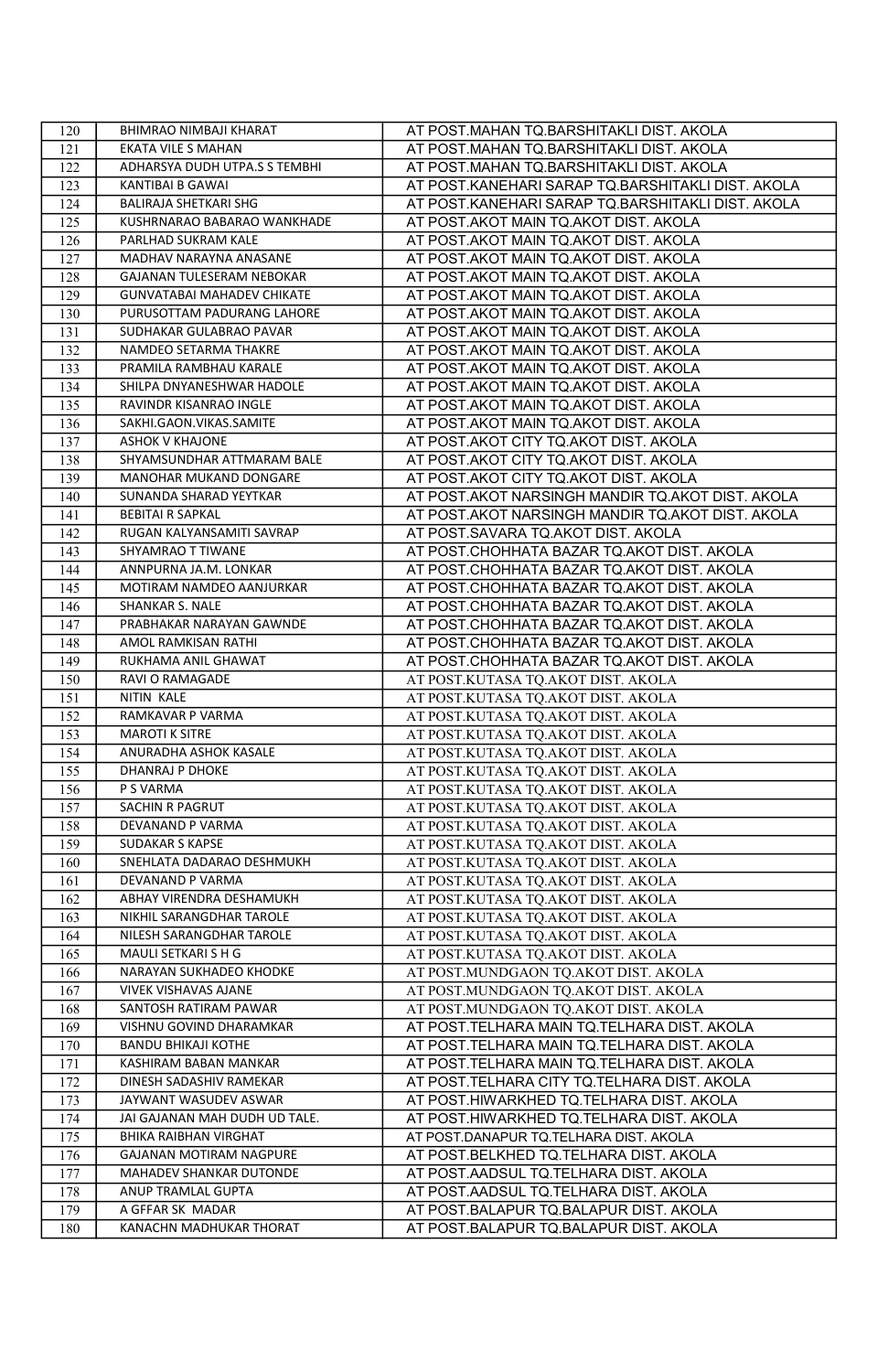| 181 | PRABHAKAR SUKHADEV MATE        | AT POST.BALAPUR TQ.BALAPUR DIST. AKOLA                   |
|-----|--------------------------------|----------------------------------------------------------|
| 182 | DIPAK BHAURAO UMALE            | AT POST.BALAPUR TQ.BALAPUR DIST. AKOLA                   |
| 183 | RATIRAM KASHIRAM PATIL         | AT POST.URAL TQ.BALAPUR DIST. AKOLA                      |
| 184 | MFARAKH AVARF                  | AT POST.URAL TQ.BALAPUR DIST. AKOLA                      |
| 185 | EKATA MAHILA GAON VIKAS SAMITI | AT POST.URAL TQ.BALAPUR DIST. AKOLA                      |
| 186 | PRAGTI GAON VIKAS SAMITI       | AT POST.URAL TQ.BALAPUR DIST. AKOLA                      |
| 187 | BHIMAI MAHILA GAON VIKASSAMITI | AT POST.URAL TQ.BALAPUR DIST. AKOLA                      |
| 188 | JIJAMATA SWA SAH SAMUH         | AT POST.URAL TQ.BALAPUR DIST. AKOLA                      |
| 189 | VINAYAK JAGDEV MANKAR          | AT POST.WADEGAON TQ.BALAPUR DIST. AKOLA                  |
| 190 | RAMRAO GANGARAM AMBHORE        | AT POST.WADEGAON TQ.BALAPUR DIST. AKOLA                  |
| 191 | PRABHAKAR SHRIDHAR MANKAR      | AT POST.WADEGAON TQ.BALAPUR DIST. AKOLA                  |
| 192 | WASUDEO ONKAR WADEKAR          | AT POST.WADEGAON TQ.BALAPUR DIST. AKOLA                  |
| 193 | NASHIKRAO AVDHUT LANDE         | AT POST.NIMBA TQ.BALAPUR DIST. AKOLA                     |
| 194 | <b>D N DHOKNE</b>              | AT POST.NIMBA TQ.BALAPUR DIST. AKOLA                     |
| 195 | SHRIRAM KASHIRAM BADHE         | AT POST.NIMBA TQ.BALAPUR DIST. AKOLA                     |
| 196 | SHAM NARAYAN KULKARNI          | AT POST.NIMBA TQ.BALAPUR DIST. AKOLA                     |
| 197 | SUNITA RAJESHWAR DESHPANDE     | AT POST.NIMBA TQ.BALAPUR DIST. AKOLA                     |
| 198 | SHALUTAI BALKRUSHNA GHONGE     | AT POST.NIMBA TQ.BALAPUR DIST. AKOLA                     |
| 199 | PRERNA GAO VIKAS BACHTGAT      | AT POST.NIMBA TQ.BALAPUR DIST. AKOLA                     |
| 200 | SUPAJI SURBHAN KOKOTE          | AT POST.PARAS TQ.BALAPUR DIST. AKOLA                     |
| 201 | RAMABAI SHIVDAS DONGARE        | AT POST.PARAS TQ.BALAPUR DIST. AKOLA                     |
| 202 | RAMAKANTA RAMDHAN BHARNE       | AT POST.PARAS TQ.BALAPUR DIST. AKOLA                     |
| 203 | SAKHI MAHILA V SAMITA PARAS    | AT POST.PARAS TQ.BALAPUR DIST. AKOLA                     |
| 204 | AMOL VASANTRAO DANDLE          | AT POST.PARAS TQ.BALAPUR DIST. AKOLA                     |
| 205 | SAR & SEC G P BORGAON VAIRALE  | AT POST.PARAS TQ.BALAPUR DIST. AKOLA                     |
| 206 | SAMARTH BCG KHANDALA           | AT POST.HATRUN TQ.BALAPUR DIST. AKOLA                    |
| 207 | PRAMOD B JUMDE                 | AT POST.VYALA TQ.BALAPUR DIST. AKOLA                     |
| 208 | BABURAO BABAN RAHANE           | AT POST.VYALA TQ.BALAPUR DIST. AKOLA                     |
| 209 | SURENDRA JAYWANTSING GAUTAM    | AT POST.PATUR TQ.PATUR DIST. AKOLA                       |
| 210 | KRUSHANRAO SHESHRAO DESHMUKHA  | AT POST.PATUR TQ.PATUR DIST. AKOLA                       |
| 211 | WANMALA WATUJI NIGHOT          | AT POST.PATUR TQ.PATUR DIST. AKOLA                       |
| 212 | REKHA VISHVNATH SHENDE         | AT POST.PATUR TQ.PATUR DIST. AKOLA                       |
| 213 | GAJANAN JAYRAM KARALE          | AT POST.PATUR TQ.PATUR DIST. AKOLA                       |
| 214 | MADHURI N KISHIOR DESHMUKH     | AT POST.CHANNI TQ.PATUR DIST. AKOLA                      |
| 215 | REHANABI JAFAR BEG             | AT POST.CHANNI TQ.PATUR DIST. AKOLA                      |
| 216 | KALESHAVAR PWS CHANNI          | AT POST.CHANNI TQ.PATUR DIST. AKOLA                      |
| 217 | LAXMAN YANMAJI TAJANE          | AT POST.AALEGAO TQ.PATUR DIST. AKOLA                     |
| 218 | MALEKA JAHA FARAHIN            | AT POST.AALEGAO TQ.PATUR DIST. AKOLA                     |
| 219 | GRAMSHI SAMI Z P PRAY SCH      | AT POST.AALEGAO TQ.PATUR DIST. AKOLA                     |
| 220 | DATTAPRABHU SHE GAT CHARN      | AT POST.AALEGAO TQ.PATUR DIST. AKOLA                     |
| 221 | EKATAGAON VIKAS CHONDHI        | AT POST.AALEGAO TQ.PATUR DIST. AKOLA                     |
| 222 | RAMBHAU SHRIRAM MHASAYE        | AT POST.MURTIZAPUR MAIN TQ.MURTIZAPUR DIST. AKOLA        |
| 223 | UATTAMRAO PANDHARI HENDAJKAR   | AT POST.MURTIZAPUR MAIN TQ.MURTIZAPUR DIST. AKOLA        |
| 224 | MANORAMA VINAYAKRAO SABLE      | AT POST.MURTIZAPUR MAIN TQ.MURTIZAPUR DIST. AKOLA        |
| 225 | NITIN D. GHULHANE              | AT POST.MURTIZAPUR MAIN TQ.MURTIZAPUR DIST. AKOLA        |
| 226 | DEVKABAI SHESHRAO CHAVRE       | AT POST.MURTIZAPUR MAIN TQ.MURTIZAPUR DIST. AKOLA        |
| 227 | MANIK NARAYAN UPADHYE          | AT POST.MURTIZAPUR MAIN TQ.MURTIZAPUR DIST. AKOLA        |
| 228 | ASHOK MOTIRAM DAHAKE           | AT POST.MURTIZAPUR MAIN TQ.MURTIZAPUR DIST. AKOLA        |
| 229 | RAJESH RAMPYARE SHUKLA         | AT POST.MURTIZAPUR MAIN TQ.MURTIZAPUR DIST. AKOLA        |
| 230 | <b>INDRAMATI YEKNATH SEKAR</b> | AT POST.MURTIZAPUR MAIN TQ.MURTIZAPUR DIST. AKOLA        |
| 231 | PANJABRAO SUDAM KIRDAK         | AT POST.MURTIZAPUR MAIN TQ.MURTIZAPUR DIST. AKOLA        |
| 232 | <b>VITHAL TANAJI KALASKAR</b>  | AT POST.MURTIZAPUR MAIN TQ.MURTIZAPUR DIST. AKOLA        |
| 233 | <b>VIPIN V BORDE</b>           | AT POST.MURTIZAPUR MARKET YARD TQ.MURTIZAPUR DIST. AKOLA |
| 234 | JANRAO NARAYAN DIKE            | AT POST.MURTIZAPUR MARKET YARD TQ.MURTIZAPUR DIST. AKOLA |
| 235 | RAVINDRA V PATIL               | AT POST.MURTIZAPUR MARKET YARD TO.MURTIZAPUR DIST. AKOLA |
| 236 | VINOD FULCHAND GUPTA           | AT POST.MURTIZAPUR MARKET YARD TQ.MURTIZAPUR DIST. AKOLA |
| 237 | PANDURAG MANIK GAYGOLE         | AT POST.MURTIZAPUR MARKET YARD TQ.MURTIZAPUR DIST. AKOLA |
| 238 | MUKH PRAVARTAK JAY DURGA DOODH | AT POST.MURTIZAPUR MARKET YARD TQ.MURTIZAPUR DIST. AKOLA |
| 239 | SAU. NARMADA T KHATE           | AT POST.MURTIZAPUR CITY TQ.MURTIZAPUR DIST. AKOLA        |
| 240 | LALIT DEVRAP LAHAVAR           | AT POST.MURTIZAPUR CITY TQ.MURTIZAPUR DIST. AKOLA        |
| 241 | <b>BHINGRI BHOL PAWAR</b>      | AT POST.MURTIZAPUR CITY TQ.MURTIZAPUR DIST. AKOLA        |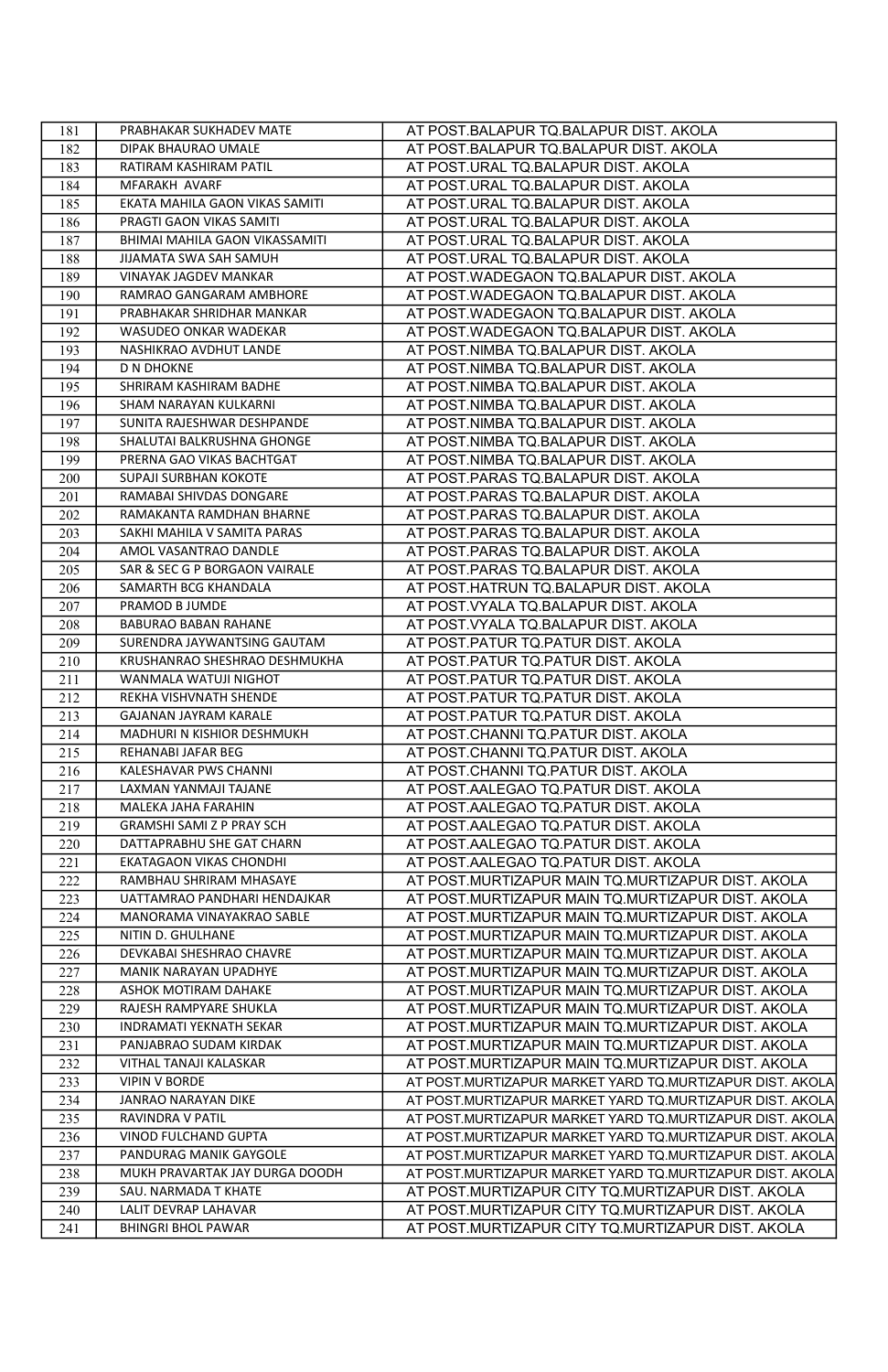| 242 | AFIK HUSEN FAUJAJOBIN          | AT POST.MURTIZAPUR CITY TQ.MURTIZAPUR DIST. AKOLA  |
|-----|--------------------------------|----------------------------------------------------|
| 243 | HIRAMAN KRUSHNA MANAVAR        | AT POST.MURTIZAPUR CITY TQ.MURTIZAPUR DIST. AKOLA  |
| 244 | KUSUMBAI BHASKAR DHANDE        | AT POST.MURTIZAPUR CITY TQ.MURTIZAPUR DIST. AKOLA  |
| 245 | A RASHID A AJIJ                | AT POST.MANA TO.MURTIZAPUR DIST. AKOLA             |
| 246 | PURUSHATTAM N BADE             | AT POST.MANA TO.MURTIZAPUR DIST. AKOLA             |
| 247 | LILABAI VITTAL MEHARE          | AT POST.MANA TQ.MURTIZAPUR DIST. AKOLA             |
| 248 | PANCHSIL VID KURUM             | AT POST.KURUM TQ.MURTIZAPUR DIST. AKOLA            |
| 249 | DASHRAT SHAKHAJI GAVALI        | AT POST.KURUM TQ.MURTIZAPUR DIST. AKOLA            |
| 250 | NARAYAN MAHADU MURMURE         | AT POST.KURUM TO.MURTIZAPUR DIST. AKOLA            |
| 251 | DIGABAR MAHADEV SAUTKAR        | AT POST.KURUM TQ.MURTIZAPUR DIST. AKOLA            |
| 252 | PARWA CHANDR PAWRA             | AT POST.KURUM TQ.MURTIZAPUR DIST. AKOLA            |
| 253 | MADUKAR JAYSHRIRAM KHALORKAR   | AT POST.KURUM TQ.MURTIZAPUR DIST. AKOLA            |
| 254 | BAPURAO RAMCANDR TAHKARE       | AT POST.KURUM TO.MURTIZAPUR DIST. AKOLA            |
| 255 | BALAJI HABLAJI SAWAKE          | AT POST.KARANJA MAIN.TQ.KARANJA DIST. WASHIM       |
| 256 | PUNDLIK MESAJI MOHADE          | AT POST.KARANJA MAIN.TQ.KARANJA DIST. WASHIM       |
| 257 | PUSHPLATA RUPRAO HUD           | AT POST.KARANJA MAIN.TQ.KARANJA DIST. WASHIM       |
| 258 | VIJAY YADAVRAO NIMGADE         | AT POST.KARANJA MAIN.TQ.KARANJA DIST. WASHIM       |
| 259 | RATANLAL BHUJMAL DHANGOL       | AT POST.KARANJA MAIN.TQ.KARANJA DIST. WASHIM       |
| 260 | KAMLABAI SUBHASHRAO DANGE      | AT POST.KARANJA MAIN.TQ.KARANJA DIST. WASHIM       |
| 261 | VIJAYKUMAR BHALCHANDRA GOSAVI  | AT POST.KARANJA MAIN.TQ.KARANJA DIST. WASHIM       |
| 262 | SHRADHA MADHUKAR GAMBHIRE      | AT POST.KARANJA MAIN.TQ.KARANJA DIST. WASHIM       |
| 263 | DATTATRAYA NILKANTH CHAUDHARI  | AT POST.KARANJA MAIN.TQ.KARANJA DIST. WASHIM       |
| 264 | PRABHAKAR WAMANRAO HANDE       | AT POST.KARANJA MAIN.TQ.KARANJA DIST. WASHIM       |
| 265 | KALPANA KRISHANRAO SHINDE      | AT POST.KARANJA MAIN.TQ.KARANJA DIST. WASHIM       |
| 266 | JIJABAI JUJARAM LAHE           | AT POST.KARANJA MAIN.TQ.KARANJA DIST. WASHIM       |
| 267 | PRIYA GIRISH DHONDE            | AT POST.KARANJA MAIN.TQ.KARANJA DIST. WASHIM       |
| 268 | WANHAAK SAMITI KOLI            | AT POST.KARANJA MAIN.TQ.KARANJA DIST. WASHIM       |
| 269 | YASHWANT GRAM SAMRUDDHI        | AT POST.KAMARGAON.TQ.KARANJA DIST. WASHIM          |
| 270 | LAXMAN BALIRAM ANASANE         | AT POST.KAMARGAON.TQ.KARANJA DIST. WASHIM          |
| 271 | <b>GURUGIR OMKARGIR GIRI</b>   | AT POST.KAMARGAON.TQ.KARANJA DIST. WASHIM          |
| 272 | CHAYABAI PRALADRAO PADAR       | AT POST.KAMARGAON.TQ.KARANJA DIST. WASHIM          |
| 273 | <b>SUMAN N BANGADE</b>         | AT POST.KAMARGAON.TQ.KARANJA DIST. WASHIM          |
| 274 | H M SCH VAPTI KUPATI           | AT POST.KAMARGAON.TQ.KARANJA DIST. WASHIM          |
| 275 | <b>VIJAY V DHOTE</b>           | AT POST.POHA .TQ.KARANJA DIST. WASHIM              |
| 276 | GAJANAN VISHNUPANT HEDASKAR    | AT POST.KAJLESHWAR .TQ.KARANJA DIST. WASHIM        |
| 277 | N S BAHETI                     | AT POST.MANGULPIR MAIN .TQ MANGRULPIR DIST. WASHIM |
| 278 | <b>KOKILA VIJAY PANDE</b>      | AT POST.MANGULPIR CITY .TQ MANGRULPIR DIST. WASHIM |
| 279 | VANDANA M AGALE                | AT POST.SHELU BAZAR .TQ MANGRULPIR DIST. WASHIM    |
| 280 | VASUDEV O SURBATE              | AT POST.WANOJA .TQ MANGRULPIR DIST. WASHIM         |
| 281 | INDIRA SURESH BELKHEDE         | AT POST.WANOJA .TQ MANGRULPIR DIST. WASHIM         |
| 282 | AKSHAY RAMPRALHAD VAKTE        | AT POST.WANOJA .TQ MANGRULPIR DIST. WASHIM         |
| 283 | GRAM PARISAR VIKAS YOJNA WAGA  | AT POST.WANOJA .TQ MANGRULPIR DIST. WASHIM         |
| 284 | GRAM VIKAS YOJNA KASMAR        | AT POST.WANOJA .TQ MANGRULPIR DIST. WASHIM         |
| 285 | PANDARINATH THAKRE PRA MANDAL  | AT POST.WANOJA .TQ MANGRULPIR DIST. WASHIM         |
| 286 | ZP URDU SCHOOL NANDKEDA        | AT POST.WANOJA .TQ MANGRULPIR DIST. WASHIM         |
| 287 | HM ZP SCHOOL MALSELU           | AT POST.WANOJA .TQ MANGRULPIR DIST. WASHIM         |
| 288 | SEC GRAM PANCHAYAT MALSELU     | AT POST.WANOJA .TQ MANGRULPIR DIST. WASHIM         |
| 289 | HM&SACHIV SHIVAJI SAVITRI FULE | AT POST.WANOJA .TQ MANGRULPIR DIST. WASHIM         |
| 290 | SHAU MAHARAJ SOC WANOJA        | AT POST.WANOJA .TQ MANGRULPIR DIST. WASHIM         |
| 291 | GRAM ARO POSAN SAMITI TAMPIT   | AT POST.WANOJA .TQ MANGRULPIR DIST. WASHIM         |
| 292 | VANHAK SAMITI TAMDIR           | AT POST.WANOJA .TQ MANGRULPIR DIST. WASHIM         |
| 293 | JAI KISAN PANIR VAPAR SAH SOC  | AT POST.WANOJA .TQ MANGRULPIR DIST. WASHIM         |
| 294 | JAIBOLE MAHILA MILK PROD       | AT POST.WANOJA .TQ MANGRULPIR DIST. WASHIM         |
| 295 | ANANADA DEVALA PAVAR           | AT POST.DHANORA .TQ MANGRULPIR DIST. WASHIM        |
| 296 | PITA.MAH.GRA.BI.SHE.SAH.PAT.M. | AT POST.MANORA .TQ MANORA DIST. WASHIM             |
| 297 | ATTMARAM AMARSING RATHOD       | AT POST.MANORA .TQ MANORA DIST. WASHIM             |
| 298 | DAYARAM KANHOJI CHAVHAN        | AT POST.MANORA .TQ MANORA DIST. WASHIM             |
| 299 | NANIBAI RAMHARI DERE           | AT POST.MANORA .TQ MANORA DIST. WASHIM             |
| 300 | SHOBHA AAPPARAO VANKHEDE       | AT POST.MANORA .TQ MANORA DIST. WASHIM             |
| 301 | CHANDRABHGA KISAN KAREKAR      | AT POST.MANORA .TQ MANORA DIST. WASHIM             |
| 302 | ANUSAYA SHRICHAND PAWAR        | AT POST.MANORA .TQ MANORA DIST. WASHIM             |
|     |                                |                                                    |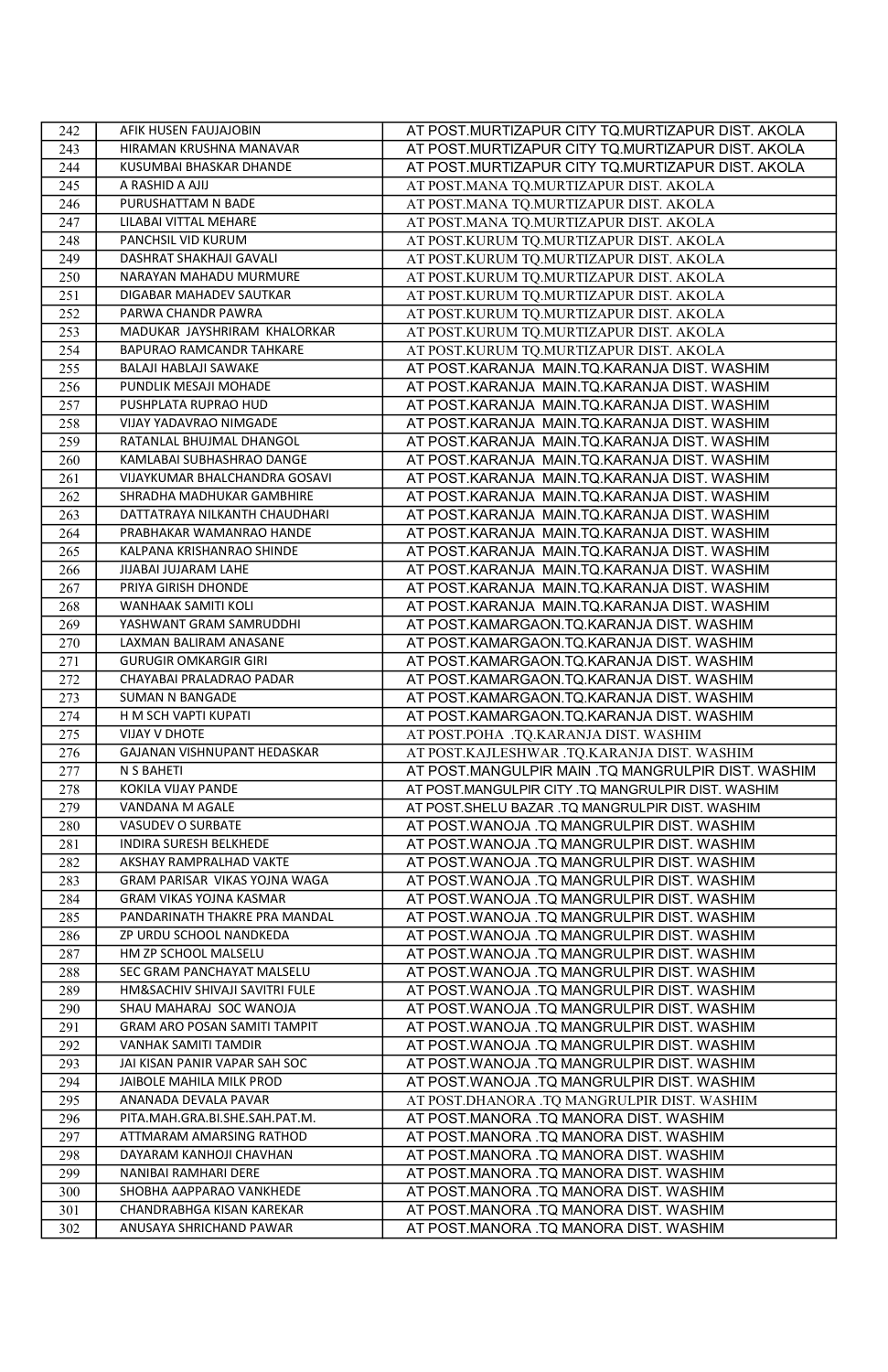| 303 | KAMLABAI V.BIRDICHAND CHALIVAL  | AT POST.MANORA .TQ MANORA DIST. WASHIM      |
|-----|---------------------------------|---------------------------------------------|
| 304 | VITTHAL GANPAT TETAR            | AT POST.MANORA .TQ MANORA DIST. WASHIM      |
| 305 | LIALBAI UTTAM KHODE             | AT POST.MANORA .TQ MANORA DIST. WASHIM      |
| 306 | MUMATAJ KHAN ANVAR KHAN PATEL   | AT POST.MANORA .TQ MANORA DIST. WASHIM      |
| 307 | MAULANA AZAD MINORITY EDU.WEL.  | AT POST.MANORA .TQ MANORA DIST. WASHIM      |
| 308 | <b>BADUSING BHASU RATHOD</b>    | AT POST.SHENDURJANA .TQ MANORA DIST. WASHIM |
| 309 | SITARAM SALKHARAM BHONGUL       | AT POST.SHENDURJANA .TQ MANORA DIST. WASHIM |
| 310 | HANUMAN ADI DUDH UTPADAK SANGH  | AT POST.SHENDURJANA .TQ MANORA DIST. WASHIM |
| 311 | H M APPASWAMI VIDYALAYA         | AT POST.SHENDURJANA .TQ MANORA DIST. WASHIM |
| 312 | APPA SAH KARM PATH SOC          | AT POST.SHENDURJANA .TQ MANORA DIST. WASHIM |
| 313 | GAJANAN KRUPA MAGAS VASTRA SOC  | AT POST.SHENDURJANA .TQ MANORA DIST. WASHIM |
| 314 | HM NIYO APPA SAH MILK DUDH      | AT POST.SHENDURJANA .TQ MANORA DIST. WASHIM |
| 315 | VAGAMAL SAH PANI VAPAR SOC      | AT POST.SHENDURJANA .TQ MANORA DIST. WASHIM |
| 316 | JAGDAMBA BAHU EDU SOC           | AT POST.SHENDURJANA .TQ MANORA DIST. WASHIM |
| 317 | <b>GAWASTAV SAMITI RUI</b>      | AT POST.SHENDURJANA .TQ MANORA DIST. WASHIM |
| 318 | <b>GAVSATRIYA SAMITI DHONI</b>  | AT POST.SHENDURJANA .TQ MANORA DIST. WASHIM |
| 319 | GAVSTRIYA SAMITI KHAMBALA       | AT POST.SHENDURJANA .TQ MANORA DIST. WASHIM |
| 320 | <b>GAVASTRIY SAMITI GOSTA</b>   | AT POST.SHENDURJANA .TQ MANORA DIST. WASHIM |
| 321 | GAVASTRIY SAMITI HIVRA KH       | AT POST.SHENDURJANA .TQ MANORA DIST. WASHIM |
| 322 | <b>GRAM VIKAS SAMITI VATFAL</b> | AT POST.SHENDURJANA .TQ MANORA DIST. WASHIM |
| 323 | S HANVANT BAPU EDU SOC          | AT POST.SHENDURJANA .TQ MANORA DIST. WASHIM |
| 324 | SEVADAS EDU SOC PALODI          | AT POST.SHENDURJANA .TQ MANORA DIST. WASHIM |
| 325 | GAVSTRIYA SAMITI INGALWADI      | AT POST.SHENDURJANA .TQ MANORA DIST. WASHIM |
| 326 | SHRI SEVA SAMUH GRA VI SAMITI   | AT POST.SHENDURJANA .TQ MANORA DIST. WASHIM |
| 327 | APPASWAMI MILK UPADAK SOC       | AT POST.SHENDURJANA .TQ MANORA DIST. WASHIM |
| 328 | GAVASTRIY SAMITI UJWALNAGER     | AT POST.SHENDURJANA .TQ MANORA DIST. WASHIM |
| 329 | PUNDALIK BALIRAM MANGE          | AT POST.POHARADEVI .TQ MANORA DIST. WASHIM  |
| 330 | PANDURANG SHIWAJI MAHALE        | AT POST.WASHIM MAIN TQ.WASHIM DIST. WASHIM  |
| 331 | CHANDRAKANT UDDHAORAO BHOSLE    | AT POST.WASHIM MAIN TQ.WASHIM DIST. WASHIM  |
| 332 | MANIKRAO BHAGVAN BUNDE          | AT POST.WASHIM MAIN TO.WASHIM DIST. WASHIM  |
| 333 | VIJAY DIGMBAR JOSHI             | AT POST.WASHIM MAIN TQ.WASHIM DIST. WASHIM  |
| 334 | ASISH VIJEYRAO GUHE             | AT POST.WASHIM MAIN TQ.WASHIM DIST. WASHIM  |
| 335 | LATA DEVIDAS KARDILE            | AT POST.WASHIM MAIN TQ.WASHIM DIST. WASHIM  |
| 336 | SHARDA YESHVANTRAO DESHMUKH     | AT POST.WASHIM MAIN TQ.WASHIM DIST. WASHIM  |
| 337 | MAROTI ABHIMAN JAITADE          | AT POST.WASHIM MAIN TQ.WASHIM DIST. WASHIM  |
| 338 | MUKUND LILA SHIKASEN BAHUVDESH  | AT POST.WASHIM MAIN TQ.WASHIM DIST. WASHIM  |
| 339 | RAMKRUSHAN BHAGVAN THOME        | AT POST.WASHIM CITY TQ.WASHIM DIST. WASHIM  |
| 340 | <b>RAVI S RAUT</b>              | AT POST.WASHIM CITY TQ.WASHIM DIST. WASHIM  |
| 341 | <b>BALASAHEB R HAKE</b>         | AT POST.WASHIM CITY TQ.WASHIM DIST. WASHIM  |
| 342 | HURKAR AND COM. ANSING          | AT POST.ANSING TQ.WASHIM DIST. WASHIM       |
| 343 | SANJAY AGRO CENTRE ANSING       | AT POST.ANSING TQ.WASHIM DIST. WASHIM       |
| 344 | PARVATIBAI JADHAV KAKADE        | AT POST.ANSING TQ.WASHIM DIST. WASHIM       |
| 345 | RAMESHWAR J SONONE              | AT POST.ANSING TQ.WASHIM DIST. WASHIM       |
| 346 | NARENDRA SAKHARAM GAVAI         | AT POST.PARDI TAKMOR TQ.WASHIM DIST. WASHIM |
| 347 | V D BHAJDMKAR                   | AT POST.PARDI TAKMOR TQ.WASHIM DIST. WASHIM |
| 348 | VITHAL BHAGAVAN MAHALE          | AT POST.PARDI TAKMOR TQ.WASHIM DIST. WASHIM |
| 349 | KANIRAM BUDU RATHOD             | AT POST.PARDI TAKMOR TQ.WASHIM DIST. WASHIM |
| 350 | NARAYAN PARASRAM BHOYAR         | AT POST.PARDI TAKMOR TQ.WASHIM DIST. WASHIM |
| 351 | <b>B K JADHAV</b>               | AT POST.PARDI TAKMOR TQ.WASHIM DIST. WASHIM |
| 352 | SACHIV GR. PANCHAYAT            | AT POST.MALEGAO TQ.MALEGAO DIST. WASHIM     |
| 353 | PREMAND NIVRUTI KHADSE          | AT POST.MALEGAO TQ.MALEGAO DIST. WASHIM     |
| 354 | PRAYAGBAI SAKHARAM SABALE       | AT POST.MALEGAO TQ.MALEGAO DIST. WASHIM     |
| 355 | SAR.& SACH.GR.PA.KALAMBESHWAR(  | AT POST.MALEGAO TQ.MALEGAO DIST. WASHIM     |
| 356 | SANTOSHIMATA MAHILABACHT GAT    | AT POST.MALEGAO TQ.MALEGAO DIST. WASHIM     |
| 357 | THE VIDARBHA CO-OP SOC MAR FED  | AT POST.MALEGAO TQ.MALEGAO DIST. WASHIM     |
| 358 | NARAYAN GANPAT DESHMANE         | AT POST.KINHIRAJA TQ.MALEGAO DIST. WASHIM   |
| 359 | BHAGWAN MADHAV SANGLE           | AT POST.KINHIRAJA TQ.MALEGAO DIST. WASHIM   |
| 360 | DAILAT KHA BISMILA KHA          | AT POST.KINHIRAJA TQ.MALEGAO DIST. WASHIM   |
| 361 | NATHUJI AKARAM JATALE           | AT POST.KINHIRAJA TQ.MALEGAO DIST. WASHIM   |
| 362 | VASANT V GHUGE                  | AT POST.KINHIRAJA TQ.MALEGAO DIST. WASHIM   |
| 363 | HAUSABAI BHIKAJI ROKADE         | AT POST.KINHIRAJA TQ.MALEGAO DIST. WASHIM   |